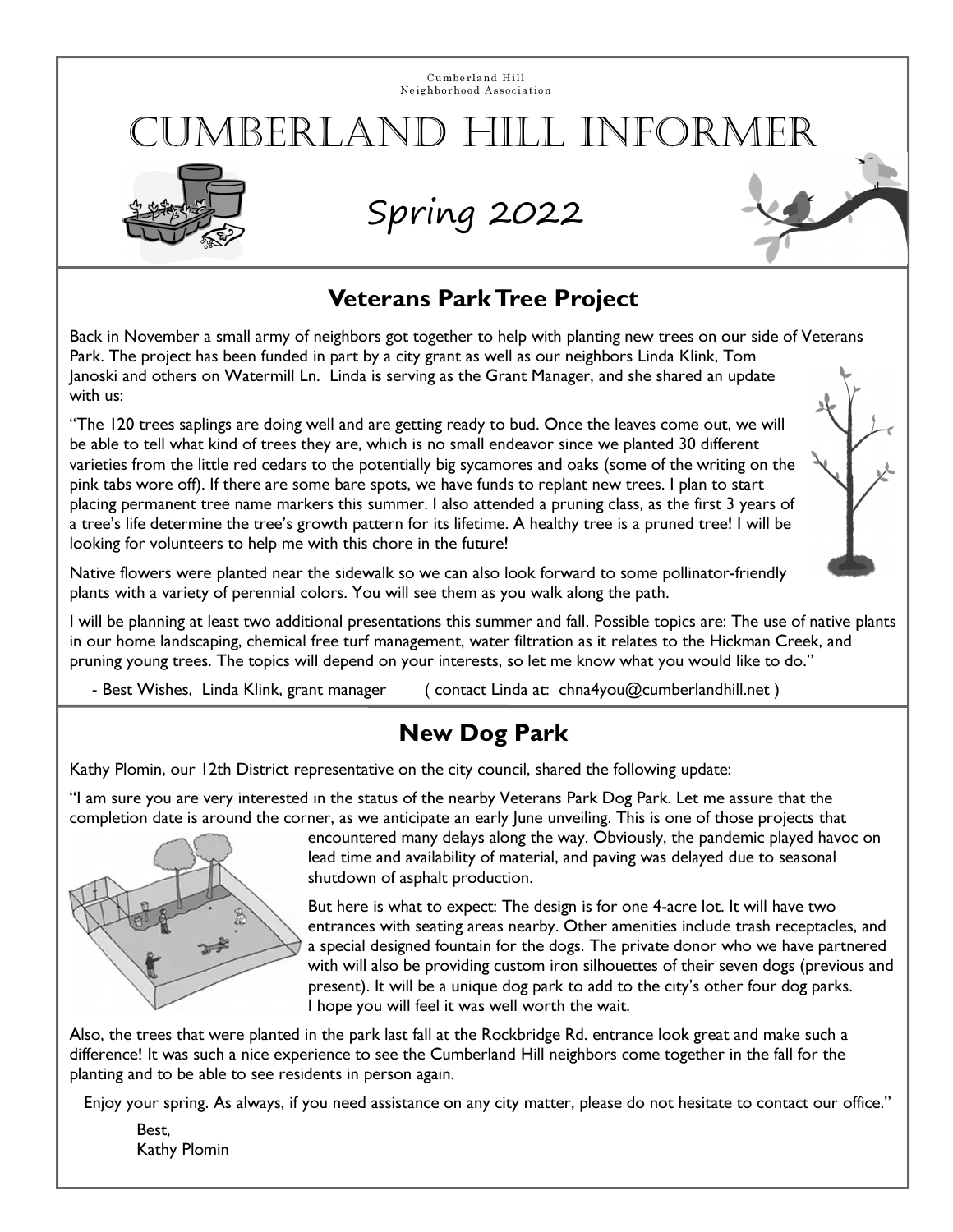| PAGE <sub>2</sub><br><b>CUMBERLAND HILL INFORMER</b>                                                                                                                                                                                |  |  |
|-------------------------------------------------------------------------------------------------------------------------------------------------------------------------------------------------------------------------------------|--|--|
| <b>CHNA Dues Form for 2022-2023</b>                                                                                                                                                                                                 |  |  |
| Your dues payment covers our fiscal year expenses from July 1st through June 30th.<br>For over 30 years, CHNA has been keeping the lights on and maintaining our beautiful neighborhood.                                            |  |  |
| We have 3 ways for you to pay:                                                                                                                                                                                                      |  |  |
| Send this form with your check (payable to CHNA) to: CHNA, PO Box 24985, Lexington KY 40524                                                                                                                                         |  |  |
| Drop off this form (or anything with your information) and your check at our <b>drop-box</b> up at<br>the Clubhouse. It's located on the front porch, mounted on the wall next to the main door.                                    |  |  |
| Pay online at our website: www.cumberlandhill.net Click on "Pay Dues" at the top of the page.                                                                                                                                       |  |  |
| ANNUAL DUES: still only \$60.00 / year $\left[\begin{array}{c} \text{Pay by July 1st to be entered} \\ \text{into a $100 drawing! \end{array}\right]$                                                                               |  |  |
| Landscape fund: I would like to add a donation to the landscape fund! I have included an additional payment<br>of \$___________, which I understand will be designated solely for the landscaping needs of Cumberland Hill.         |  |  |
|                                                                                                                                                                                                                                     |  |  |
|                                                                                                                                                                                                                                     |  |  |
|                                                                                                                                                                                                                                     |  |  |
|                                                                                                                                                                                                                                     |  |  |
| Please let us know if you have an interest in becoming active with CHNA, we REALLY need new volunteers:                                                                                                                             |  |  |
| Officer _____ Website or Newsletter ______ Landscaping ______ Social activities _____ Welcoming Committee ____                                                                                                                      |  |  |
|                                                                                                                                                                                                                                     |  |  |
| $\boldsymbol{\times}$<br>$\times$                                                                                                                                                                                                   |  |  |
| Pool Opening On May 28th!                                                                                                                                                                                                           |  |  |
| Summer is right around the corner, and so is opening day for the 2022 Cumberland Hill Pool season!                                                                                                                                  |  |  |
| We have been hard at work making a lot of improvements. New fencing, new chairs and a new sound system are just<br>some of the updates. We welcome Bluegrass Pool Management as our new pool services team, and we also give a warm |  |  |
| welcome to our new Snack Bar owners, the Kennedy family, who are taking over from the Harvey family.                                                                                                                                |  |  |
| The Harveys have been serving it up for 6 seasons, and we can't thank them enough — THANK YOU!!!                                                                                                                                    |  |  |
| Why join our neighborhood pool? Plenty of reasons<br>$\Leftrightarrow$ Hang out with family and friends while you cool off in the Jr. Olympic size pool.                                                                            |  |  |
| <sup><math>\circ</math></sup> Take your little ones to the wading pool with the always popular Mushroom Waterfall.                                                                                                                  |  |  |
| $\circ$ The Snack Bar serves excellent food and sweet treats for guests of all ages.<br><sup><math>\circ</math></sup> Take advantage of your work-from-home days this summer using the free Wi-Fi in                                |  |  |
| the snack bar or out on the pool deck while the kids swim!                                                                                                                                                                          |  |  |
| This year will have a bunch of activities to help make the summer memorable, including:                                                                                                                                             |  |  |
| Summer Kick-Off Night - May 20th<br><b>Float-In Movie Nights</b><br>Rates increase by \$25<br>with food trucks and fun (parking lot)<br>4th of July Pool Party<br>after May 1st, so get that                                        |  |  |
| early payment in today!<br>Catfish Swim Team registrations are underway: www.cumberlandhillcatfish.com                                                                                                                              |  |  |
| Charter Partner memberships are still available; CPs receive discounts and 5 pool guest passes each year.                                                                                                                           |  |  |
| * Bonus: All members receive 5 guest passes for early payment. (Charter Partners will receive an additional 5 passes)                                                                                                               |  |  |
| General inquiries: chspa@cumberlandhillpool.com $\leftarrow$<br>$\rightarrow$                                                                                                                                                       |  |  |
| For forms and more info, please visit the Cumberland Hill Pool & Clubhouse website at:<br>cumberlandhillpool.com                                                                                                                    |  |  |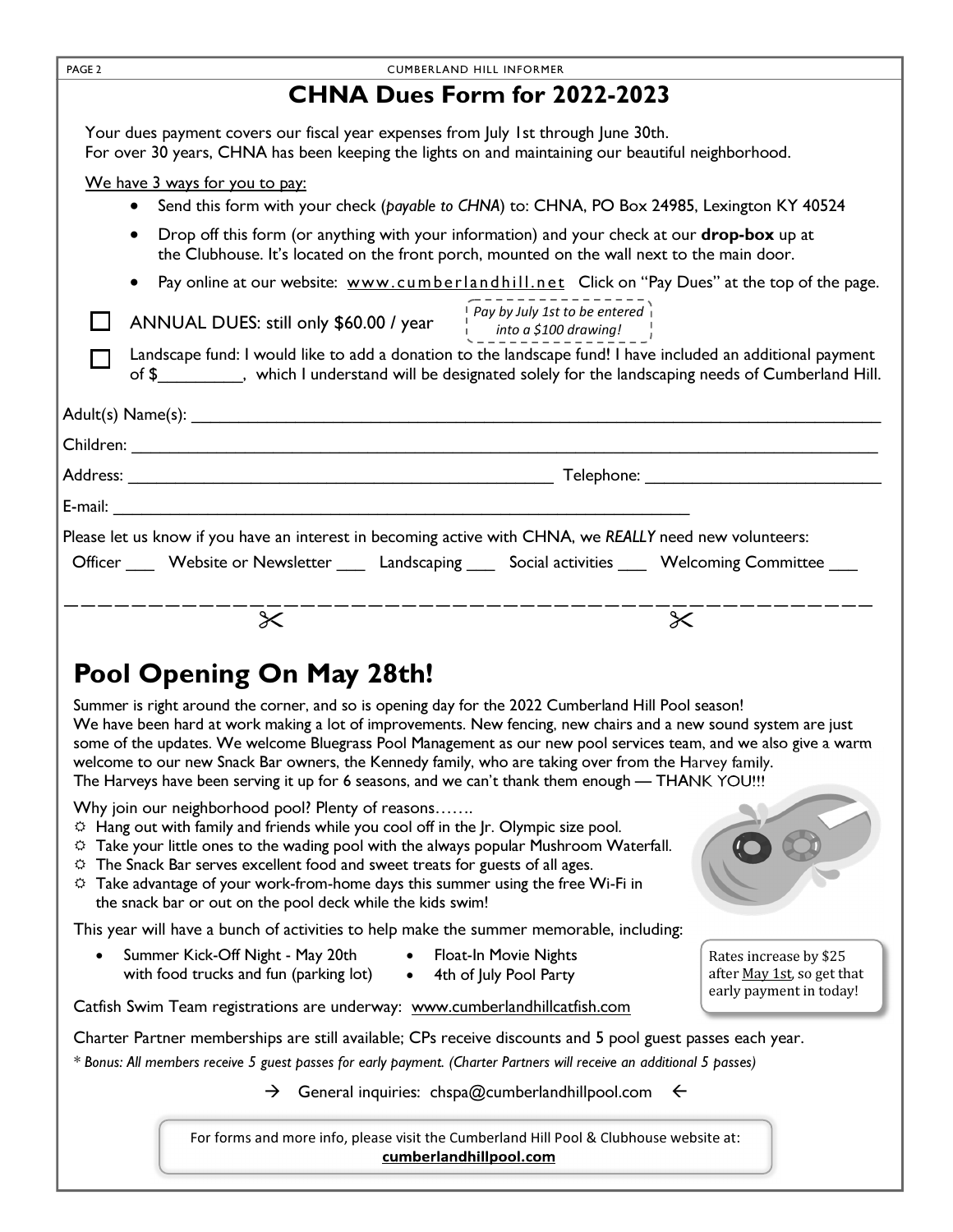### Sidewalks Are Your Responsibility

A sidewalk is a public right-of-way, but the owner of the adjoining property is responsible for replacing or repairing defective sections of the sidewalk. If the sidewalk is not repaired, you may receive a warning and then a fine from the Division of Code Enforcement. HOWEVER, there is a sidewalk replacement grant program that provides financial assistance to eligible residential property owners. Information about this program is available online at www.lexingtonky.gov/departments/code-enforcement or by calling the Division through LexCall at 859-425-2255.

## Fowl is a Foul In Cumberland Hill

As the price of eggs (and everything else) goes up, more and more people are raising their own chickens. However, as we have had a few residents in Cumberland Hill doing so, we need to remind everyone that while it may be allowed by city ordinance in some parts of Lexington, it is not allowed in Cumberland Hill and is a violation of our deed restrictions.

The deed restrictions can be found on our website: www.cumberlandhill.net

"NO animals, livestock and/or poultry of any kind shall be raised, or kept upon any lot in said unit of said subdivision; provided, however, dogs, cats, and/or other household pets may be kept and maintained upon said lots if they are kept, bred, or maintained for any commercial reason or purposes."

# Upcoming Events In Cumberland Hill

## Neighborhood Garage Sale: Saturday, April 30th, 8am—Noon

It's time to clean out the basement and the garage and make a few bucks while you are at it! The CHNA Annual Spring Garage Sale will be Saturday, April 30th from 8am until 12pm. We will post an ad in the Herald Leader as well as social media. This year we will have representatives from BLESSINGS FOR THE BLUEGRASS, a non- profit organization, that will have a trailer at the front of the neighborhood to collect all of your unsold items that you would like to donate.



# CHNA Shredding Day: Saturday, May 14th, 9am—1pm

Want to dispose of some old bank statements? Need to eliminate the evidence of your old tax returns? CHNA is hosting a shredding event for our supporting members, and will have a local service, Wildcat Shredding, at the clubhouse on Saturday, May 14th from 9am to 1pm. After you sell all your unwanted items in the garage sale, this is a perfect opportunity to get rid of all of your old unwanted documents you've been storing for years.

# Fourth of July Parade: Monday, July 4th, I lam start from the park

One of our biggest neighborhood events seems to get bigger every year. Last year we had a huge crowd of over 75 wonderfully decorated bikes, golf carts, scooters, etc. participating.

As always, we will stage at the park, and the parade route will go up Rockbridge Rd. to the Clubhouse. A Lexington fire department truck, police horse patrol and police motorcycles will escort our way.

Enjoy treats and refreshments up at the Clubhouse at the end of your parade.



Prizes will be awarded in the following categories:

Girls—6 and under Girls—7 and older Boys—6 and under Boys—7 and over Best Decorated Golf Cart Most Patriotic Pup Ì & Best Overall